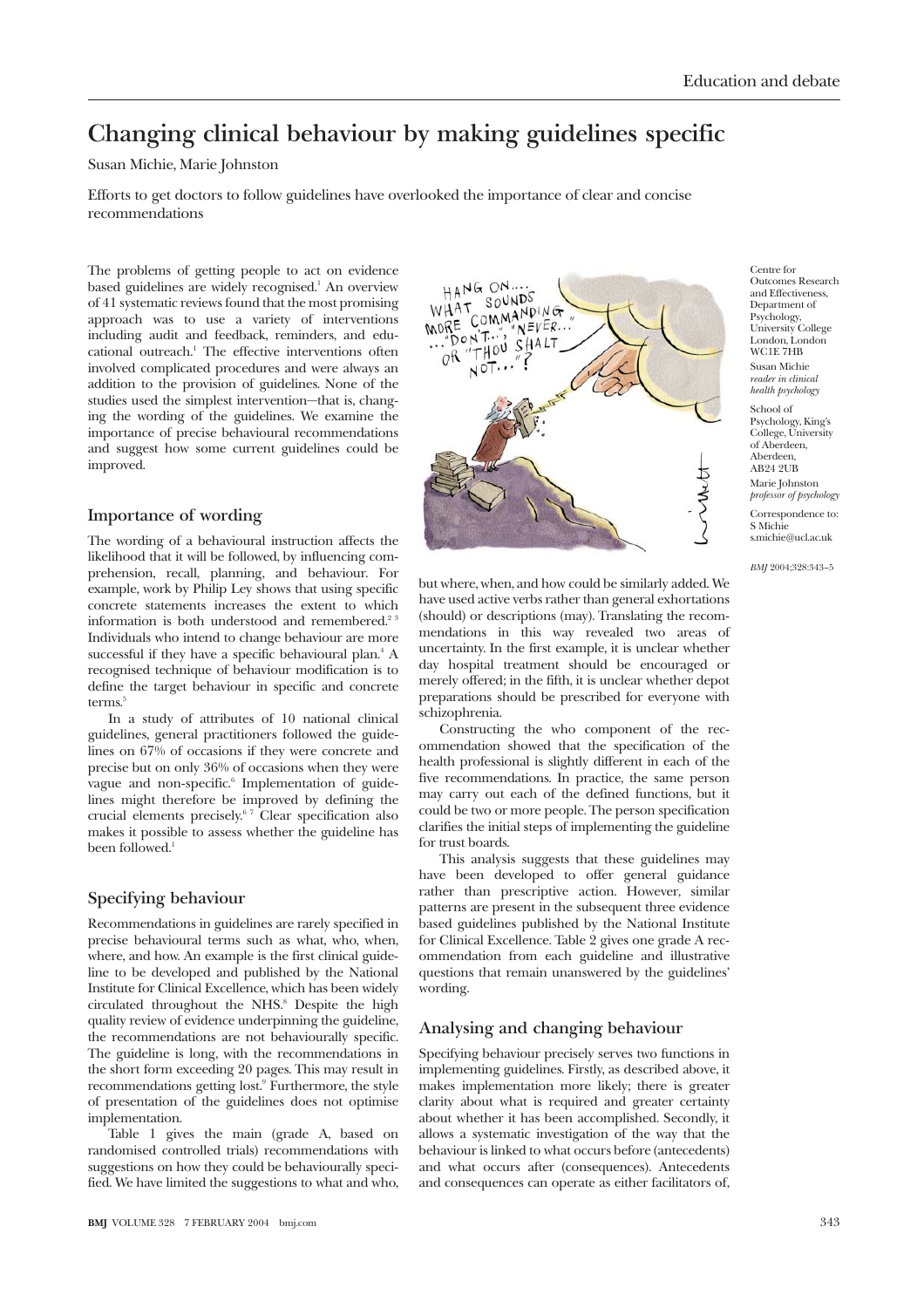**Table 1** Suggested amendments to published guidelines on schizophrenia to improve specification of behaviour

|                                                                                                                                                                                                                                              | <b>Behavioural specifications</b>                                                                                                                                                   |                                                                                                                                             |  |
|----------------------------------------------------------------------------------------------------------------------------------------------------------------------------------------------------------------------------------------------|-------------------------------------------------------------------------------------------------------------------------------------------------------------------------------------|---------------------------------------------------------------------------------------------------------------------------------------------|--|
| Published main recommendations <sup>8</sup>                                                                                                                                                                                                  | What                                                                                                                                                                                | Who                                                                                                                                         |  |
| Acute day hospitals should be considered as a clinical and<br>cost effective option for the provision of acute care, both as<br>an alternative to acute admission to inpatient care and to<br>facilitate early discharge from inpatient care | Encourage [offer?] acute day hospital treatment to inpatients<br>or those facing acute admission to inpatient care                                                                  | Service manager responsible for making treatment decision                                                                                   |  |
| Cognitive behavioural therapy (CBT) should be available as a<br>treatment option for people with schizophrenia                                                                                                                               | Offer cognitive behavioural therapy to everyone with<br>schizophrenia                                                                                                               | Trust board and health professional responsible for offering<br>treatment options                                                           |  |
| Family interventions should be available to the families of<br>people with schizophrenia who are living with or who are in<br>close contact with the service user                                                                            | Offer family intervention to all those in close contact with<br>someone with schizophrenia                                                                                          | Trust board and health professional responsible for offering<br>interventions to people in close contact with someone with<br>schizophrenia |  |
| When providing family interventions, service users and their<br>carers may prefer single family interventions rather than<br>multifamily group interventions                                                                                 | Give information about and offer a choice of single family or<br>multifamily group interventions when offering family<br>interventions to people with schizophrenia or their carers | Health professional responsible for providing information to<br>service users and carers about family interventions                         |  |
| For optimum effectiveness in preventing relapse, depot<br>preparations should be prescribed within the standard<br>recommended dosage and interval range                                                                                     | Prescribe depot preparations within the standard<br>recommended dose and interval range [for all those with<br>schizophrenia?]                                                      | Psychiatrist responsible for drug treatment                                                                                                 |  |

**Table 2** Illustrative grade A recommendations from three National Institute for Clinical Excellence guidelines and questions about behavioural specifications

|                                                                                              | <b>Published recommendation</b>                                                                                                                                                                                                                                                                                                           | Questions about behavioural specifications                                                                                                                                                         |                                                                                                                                                                                                                               |
|----------------------------------------------------------------------------------------------|-------------------------------------------------------------------------------------------------------------------------------------------------------------------------------------------------------------------------------------------------------------------------------------------------------------------------------------------|----------------------------------------------------------------------------------------------------------------------------------------------------------------------------------------------------|-------------------------------------------------------------------------------------------------------------------------------------------------------------------------------------------------------------------------------|
| Guideline                                                                                    |                                                                                                                                                                                                                                                                                                                                           | What?                                                                                                                                                                                              | Who?                                                                                                                                                                                                                          |
| Prevention of healthcare associated infection<br>in primary and community care <sup>10</sup> | Hands must be decontaminated, preferably<br>with an alcohol based hand rub unless hands<br>are visibly soiled, between caring for different<br>patients or between different care activities for<br>the same patient.<br>(to be applied by all healthcare personnel to<br>the care of patients in community and primary<br>care settings) | Decontamination is the endpoint, but what<br>behaviour is being recommended? The<br>behaviour could be specified-eq covering all<br>hand, nail, and wrist surfaces with a<br>decontaminating agent | Does this apply only to those delivering direct<br>services to patients or also to those working<br>in the area in which services are delivered to<br>patients (porters, domestic staff, those<br>delivering home aids, etc)? |
| Triage, assessment, investigation, and early<br>management of head injury <sup>11</sup>      | The current primary investigation of choice for<br>the detection of acute clinically important<br>brain injuries is CT imaging of the head                                                                                                                                                                                                | The behaviour is computed tomography of the<br>head, but when, and under what clinical<br>conditions, is it being recommended?                                                                     | Who decides whether acute clinically<br>important brain injuries should be<br>investigated?                                                                                                                                   |
| Management of chronic heart failure in adults<br>in primary and secondary care <sup>12</sup> | Heart failure care should be delivered by a<br>multidisciplinary team with an integrated<br>approach across the healthcare community                                                                                                                                                                                                      | What behaviours are required to show that an<br>integrated approach has been taken (eg<br>reading the same notes, holding joint<br>meetings)?                                                      | Who, and what disciplines, are required to<br>constitute a multidisciplinary team?                                                                                                                                            |

or barriers to, behaviour. Changing these is a powerful way of changing behaviour. The scientific analysis of the relations between antecedents, behaviour, and consequences (ABC) is known as behavioural analysis or functional analysis<sup>13</sup> and was developed within clinical psychology.14

Examples of manipulating antecedents and consequences and observing the effect on a defined behaviour come from two experimental studies of referral rates of general practitioners. The first introduced an antecedent cue to increase referral rates for mammography.15 The cue was a sticker in a schematic breast shape with a bright orange dot placed on the charts of women aged over 50 years. Referral rates were higher in this condition than in the control condition.

The second study evaluated an intervention to reduce the frequency that general practitioners ordered radiography of the lumbar spine and knee.<sup>16</sup> Each time the general practitioner ordered an x ray examination, the results were accompanied by an educational sticker that reiterated the guidelines. This reduced the frequency of ordering by 20%, in line with the recommendations of the Royal College of Radiologists.

#### **Conclusion**

Ample evidence exists to support the argument that the simplest, most cost effective intervention to increase the implementation of guidelines is rewriting

#### **Summary points**

Psychological research shows that the more precisely behaviours are specified, the more they are likely to be carried out

Rewriting guidelines to increase behavioural specificity may be the simplest, most effective method of increasing implementation

Specifying what, who, when, where, and how will assist implementation

Behavioural analysis of the controlling antecedents and consequences of implementation may help develop effective interventions

guidelines in behaviourally specific terms. Future research could compare the effectiveness of rewritten guidelines with that of the original before assessing more complex interventions. Interventions should be developed on the basis of an analysis of the antecedents and consequences controlling implementation behaviours. This analysis should be informed by relevant psychological theory.

Contributors and sources: SM and MJ are chartered health and clinical psychologists. Their research has covered many areas of health, illness, and the healthcare system, including the applica